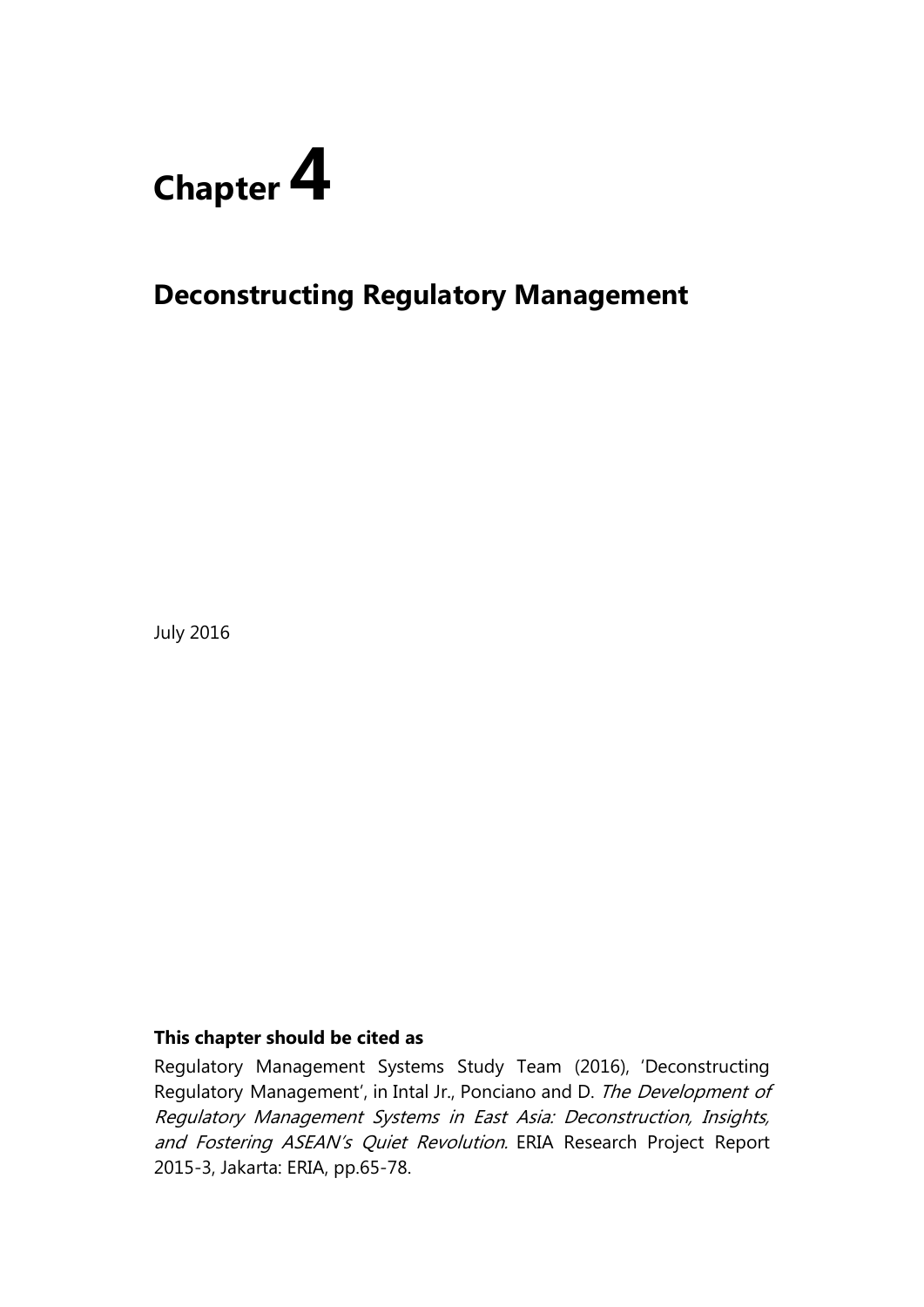## **Chapter IV**

## **Deconstructing Regulatory Management**

All countries have their own unique regulatory system to make laws, regulations, and rules. Increasingly, countries are introducing regulatory management policies and strengthening their institutions to make their regulatory systems more effective. As part of the project we explored three questions:

- 1. What are the elements that make up an RMS?
- 2. Which elements add most value?
- 3. How does the use of elements change with levels of economic development?

Turning to the first question, a high-performing or requisite regulatory system needs to have a range of the elements of the classic policy cycle, together with supporting practices and institutions (see **Figure 2.3** in Chapter II). These policy components are in dark blue at the centre, practices in brown around the centre, institutions at the bottom in grey, and the overall regulatory strategy at the top in light blue.

The *policy cycle* for regulatory development includes:

- 'Big Policy' development which focuses on what works best in terms of intervention options and whether regulation is indeed the best option,
- 'Little Policy' development which focuses on what powers and functions are needed to enable the regulation to be implemented,
- 'Legal Policy' development which focuses on nesting the policy into the broader corpus of law in ways that are consistent and legitimate,
- Decision-making support which focuses on supporting decision-makers to assess what is politically sustainable,
- Change implementation which focuses on change management required to get the systems and capabilities in place to support the new regulation.

These elements of the classic regulatory policy cycle need to be augmented by supporting practices: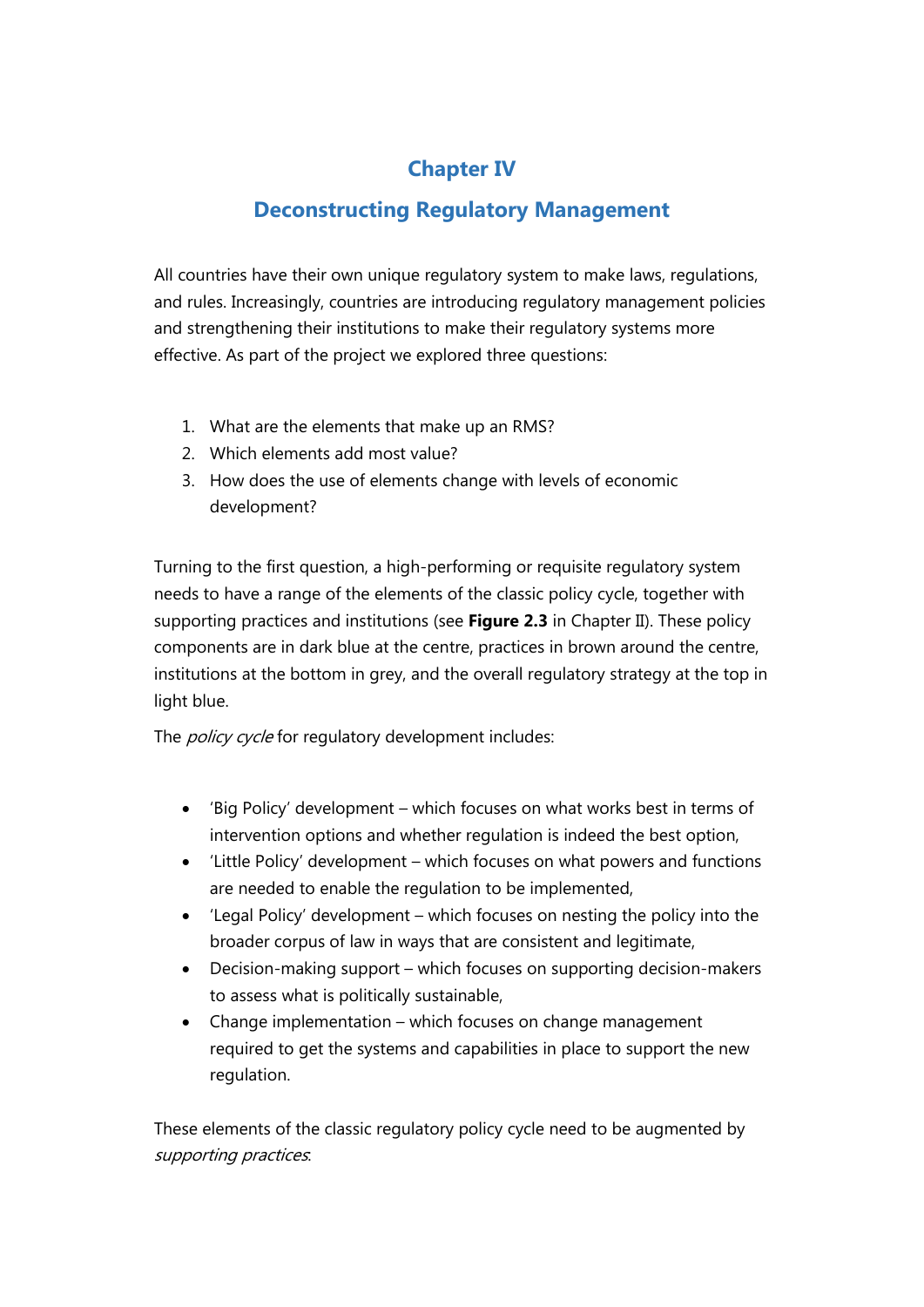- Consultation
- Communication and engagement
- Learning
- Accountability and transparency.

To be sustained, policies and practices in turn require the support of key institutions:

- A coordinating body that has the capability and mandate to oversee and develop the regulatory system and report on its performance,
- Other institutions that ensure the quality of the RMS elements such as legal drafting and consistency with other domestic laws and international obligations,
- Training providers who build the capabilities required.

### **4.1. Element by Element Review**

### **'Big Policy' development**

The focus of big policy development is to address the question 'What works?' ('Big' policy can be distinguished from the 'little' or operational policy required to make the 'big policy' effective.) The key functionality required for 'big policy' is intervention analysis and Regulatory Impact Analysis (RIA), which is a common tool used in a range of countries. The capability needed is the ability to consider regulation against other policy interventions to assess the most effective means of achieving the policy objective.

Common questions raised in this phase include:

- Is the problem clearly defined and is intervention necessary?
- What are the alternatives to regulation?
- Is regulation the most effective form of intervention?
- How are cross-border issues such as compliance with the General Agreement on Tariffs and Trade (GATT), General Agreement on Trade in Services (GATS), and Free Trade Area (FTA) provisions on goods and trade in services – addressed?
- Do the benefits of regulation justify the costs?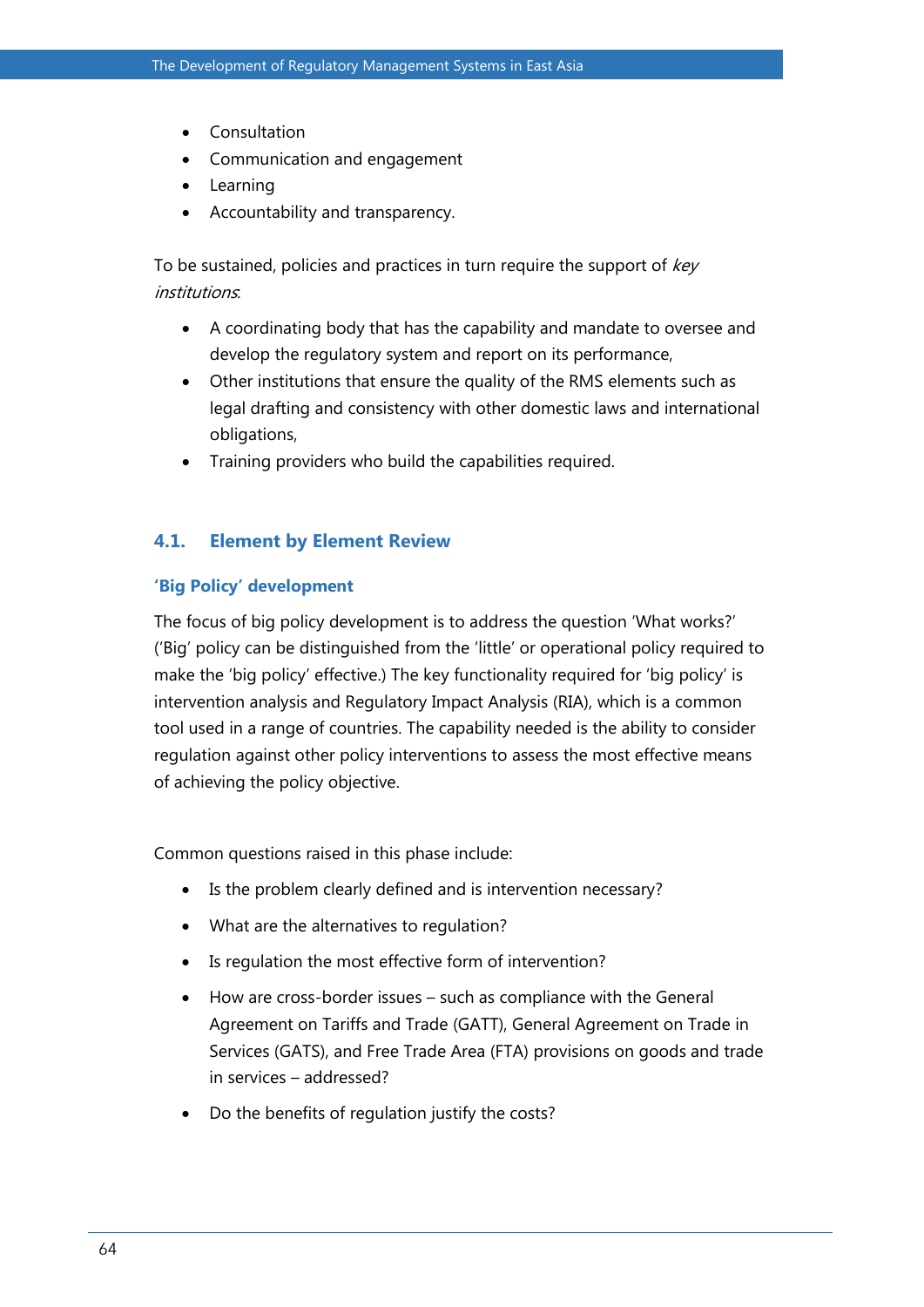### **'Little Policy' development**

Little policy (or operational policy) is focused on the powers and functions needed to make the 'big policy' effective. The key functionality is a mixture of skills including process design, legal analysis, and organisational analysis. There is no common tool used across countries but in some cases some of these issues are covered by RIA systems and their accompanying documentation.

Key questions addressed in this phase include:

- What functions are needed?
- What legal powers are required to deliver those functions?
- What institution should have those powers and deliver those functions?
- How to organise those functions, e.g. what is an appropriate allocation of functions and powers to the private sector and within the public sector and to which level (or levels) of government?
- Is statutory independence required for the decision-makers or the institution making the decision?
- What checks and balances are required?
- How should any new organisations required be designed?
- Do the regulators have the mandate, capability, and resources required?
- How will the regime be funded?
- What accountability is required?
- When and how will the regulation be reviewed?

#### '**Legal Policy' development**

Legal policy is focused on ensuring the legitimacy of the powers and functions involved and their coherence with the rest of the legal framework. The key functionality here is legal analyses. Every country has its own institutional arrangements and there is no common tool used across countries. Key questions addressed in this phase include:

- Is there a legal basis for the regulation?
- Is this regulation consistent with superior and subsidiary law (vertical consistency) and related legislation (horizontal consistency)?
- Is the regulation clear, consistent, comprehensible, and accessible to users?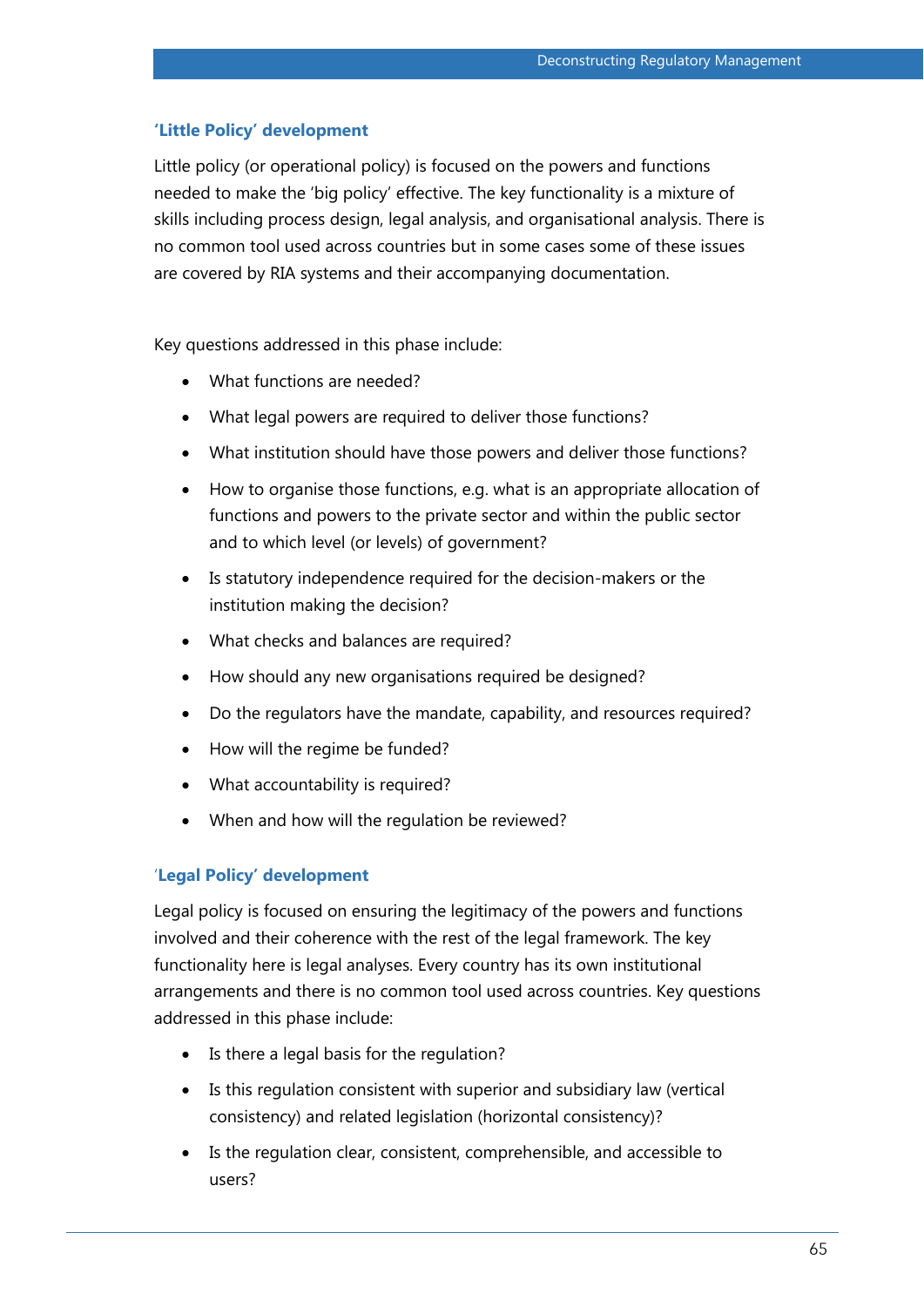- Is there duplication and are there inconsistencies in administrative requirements?
- Is the draft compliant with international obligations?
- Is the regulatory regime proportional to the nature of the problems?

### **Decision-making support**

Support is required for decision-makers in the executive and the legislature to handle the complexity of considering, developing, and amending regulations. The key functionality required is a combination of the little policy, financial and economic analyses, and the legal policy skills discussed above. Every country has its own unique institutional arrangements, and there is no common tool used across countries.

### **Change implementation**

Change implementation is focused on 'what' is required for each function and 'how' to implement the change once decision-makers have decided. The key functionality required is the ability to design and execute change. Every country has developed its own unique ways of working but change management planning is a common technique. Ideally, a change implementation plan is developed as a guide.

### **Administration and enforcement**

Administration and enforcement are focused on ensuring compliance with the regime by citizens and businesses. (Note this function includes review of individual cases for fairness in administrative procedures.) Being an effective regulator is a real craft, which requires a combination of capability, leadership, and credibility. Every country has its own institutional arrangements, and there is no common tool used across countries.

Key questions addressed in this phase include:

- What specific capabilities and what resources are required to support them?
- What is the regulatory compliance strategy that is required?
- What are the regulatory risks and the risk management strategies required?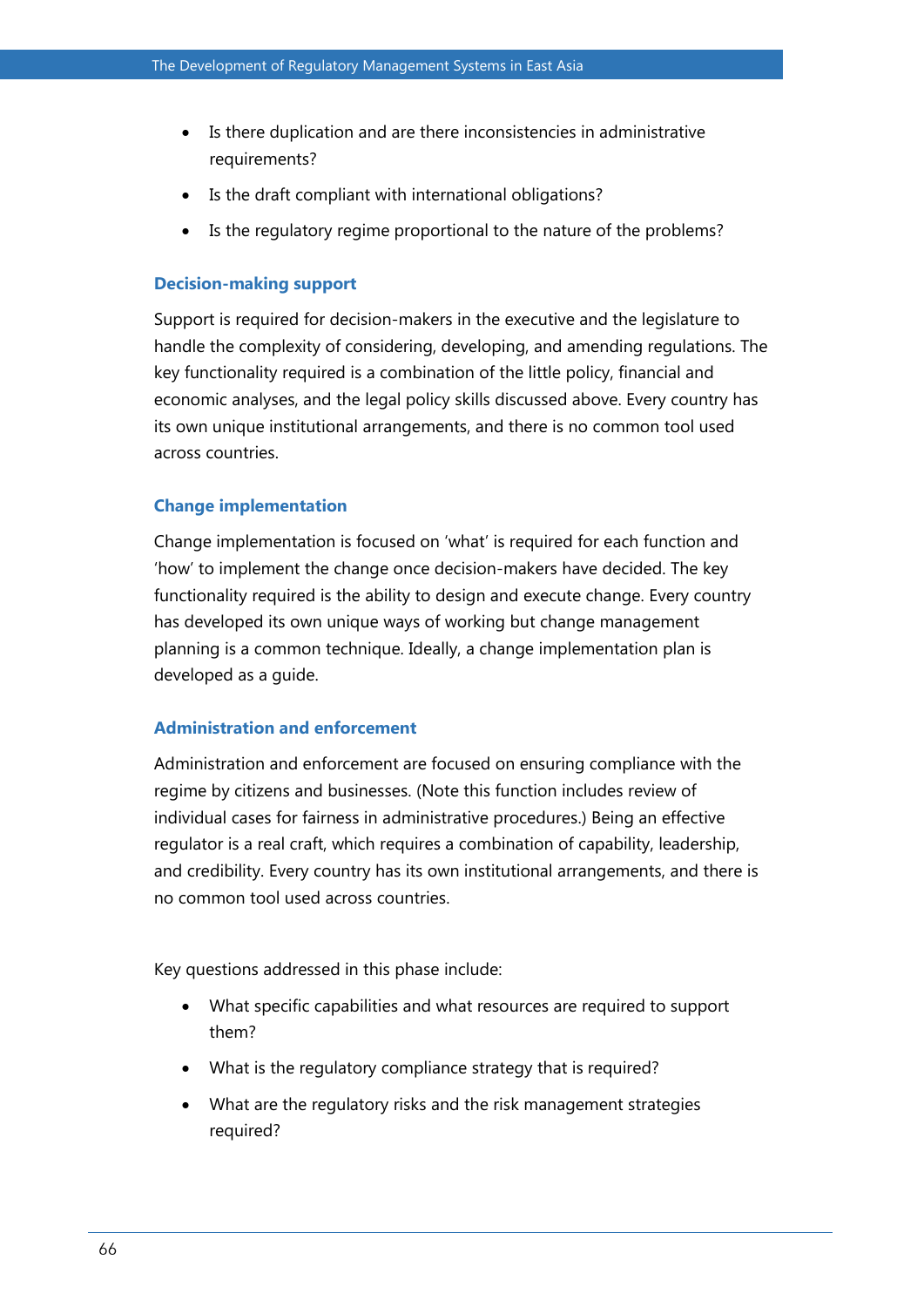- What procedures exist to review the procedural fairness and legality of regulatory decision-making?
- How should independence in decision-making be protected?
- How should regulators be made accountable?
- What information is required to support monitoring and review?

#### **Monitoring and review**

Monitoring and review are focused on assessing whether a regulation is working as intended. Ideally, it is based on a monitoring and review plan, required as part of the RIA. Information generated can be used to fine-tune the implementation of the regulations and provide early warning of any big or little policy issues that need to be addressed. The key functionality required is the ability to gather information so the operation of the regulation can be reviewed. According to the OECD (2010, p.50), ex post evaluation of regulation 'is a near universal weakness' across OECD countries. Key big policy questions addressed in this phase include:

- Is the regulation still *necessary*? Is there a convincing problem that the regulation seeks to address?
- Is the regulation *effective* in achieving its objectives?
- Is the regulation *efficient* by achieving the objective at lower cost than other feasible alternative options?

If the regime is necessary, efficient, and effective, there is a range of little policy and legal questions to be addressed about whether the operation of the regime could be enhanced by clarifying certain legal provisions, strengthening checks and balances, reallocating functions, improving the design and strengthening the capability of the regulator, etc.

#### **Stock management**

Stock management reviews whether regulations are working as intended. The key functionality required is the ability to review groups of regulations systematically to ensure they are effectively meeting their objectives. (It differs from monitoring in that the focus is generally on regimes, i.e. groups of regulations rather than individual regulations.) Different countries have adopted a wide range of 'regulatory stock management' tools, including the standard cost model, regulatory guillotine, red tape reduction targets, 'one-in, two-out' or 'one-in, oneout', regulatory budget, the use of review clauses, or sunset provisions. These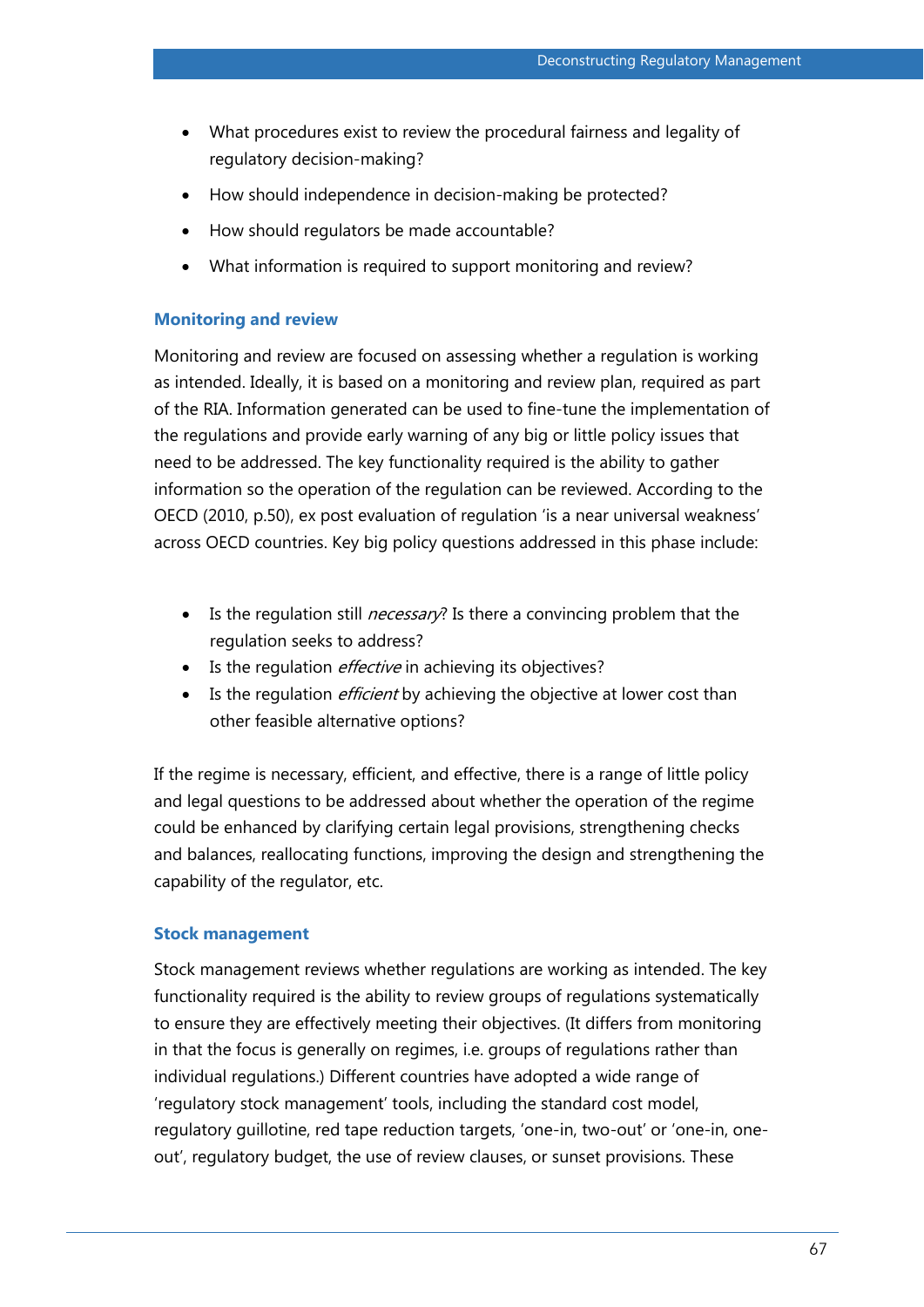review tools vary in their breadth (i.e. how wide the coverage is) and depth (i.e. focus on administrative costs or wider distortions).

Key questions in the review phase include:

- What are the objectives of the regulatory regime?
- Has the regulatory proposal achieved the objectives for solving or mitigating the issue?
- Who were the target audiences (i.e. regulated individuals and organisations) of the proposed regulation?
- Who were the intended beneficiaries of the proposed regulation (e.g. general public, specific groups within the public)?
- What behavioural changes in the target audience were intended to be achieved (e.g. awareness, understanding, capacity, compliance)?

(See<http://www.tbs-sct.gc.ca/rtrap-parfa/pmep-pmre/pmep-pmretb-eng.asp> for the Canadian advice regarding monitoring/review/evaluation.)

### **Part B – Supporting Practices**

The discussion to date has focused on the components of the classic policy cycle. However, good policy development also includes good supporting practices, such as

- Consultation
- Communication and engagement
- Learning
- Accountability and transparency.

### **Consultation**

Consultation can be undertaken for a number of purposes:

- to improve the overall legitimacy and consent to the proposed regime by those who are regulated;
- to improve the detailed design and operation of the regime by highlighting pressure points in administration and enforcement;
- to limit the control of the bureaucracy.

As a result, consultation can occur at multiple stages in the RMS; for example, when addressing the big policy question of what works, the little policy questions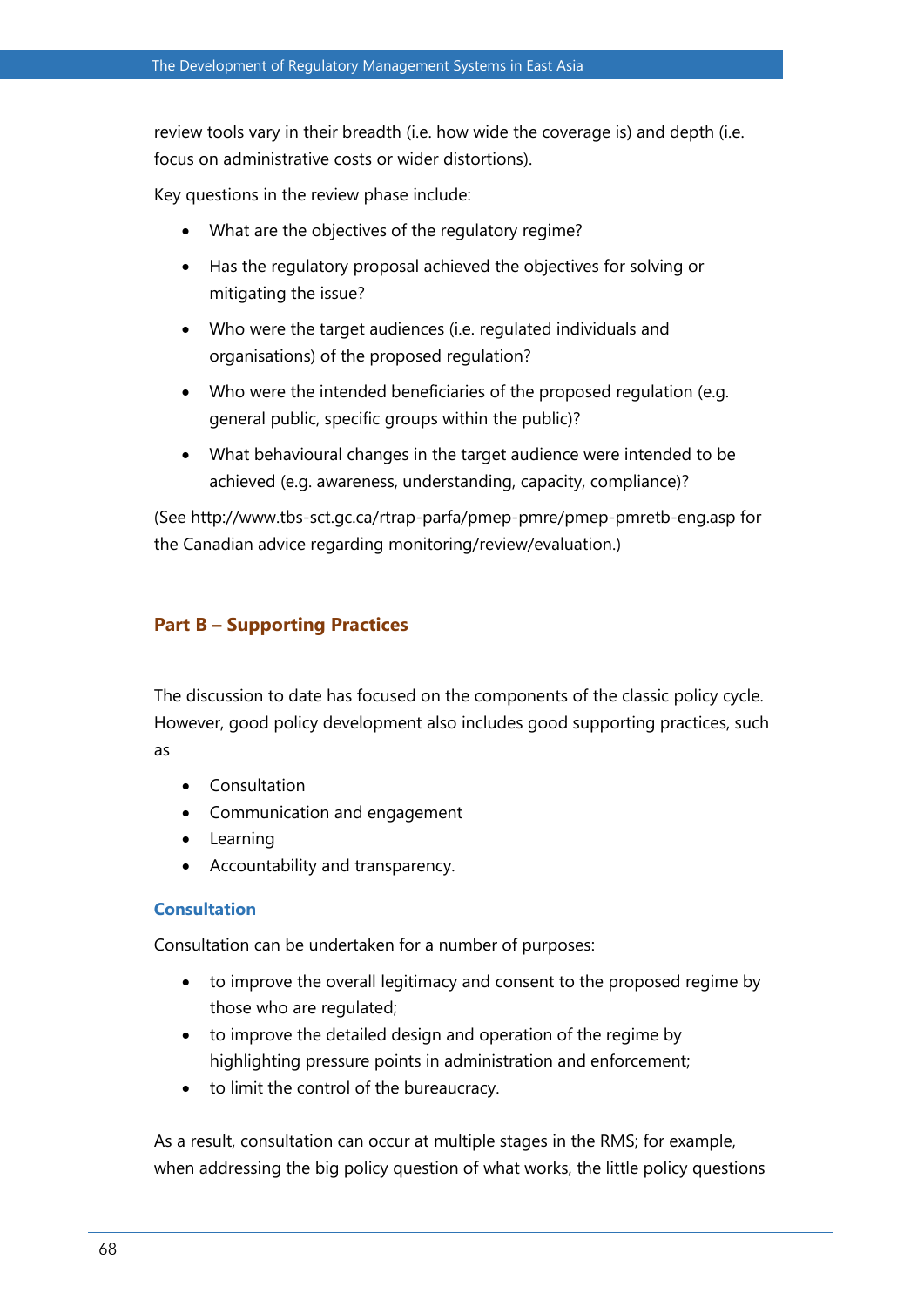as to how the regulatory regime should operate, on how exactly should the policy be enacted in law, in the design of the change implementation stage, and in monitoring and review to see whether the regime is working.

#### **Communication and engagement**

Regulatory outcomes are co-produced in the interactions between the regulator and the regulatee. Thus, open communication and active engagement with citizens and businesses are crucial for regulatory effectiveness. Therefore, most developed countries have moved to having an online, readily searchable database of all legislation and rules open to all involved.

#### **Learning**

All regulatory changes have the nature of an experiment as it is generally uncertain how the patterns of actual behaviour will evolve over time. Thus, it is important to have the ability to learn both about whether the regulatory regime is necessary, efficient, and effective, and also to learn about how to implement and enforce the regime more effectively to improve compliance.

#### **Accountability and transparency**

Regulatory agencies use public resources and apply the coercive power of the state to its citizens and businesses. It is important, therefore, that regulatory agencies are publicly accountable for the use of those resources and the exercise of those powers.

### **Part C – Institutions**

Policies and procedures do not exist in isolation; they need to be sustained by institutions. The diagram highlights three sorts of institutions – the 'lead' institution, coordinating institutions, and training providers.

The lead institution is a coordinating body that has the capability and mandate to oversee and develop the regulatory system and report on its performance. The OECD (2012) listed the roles of the 'standing oversight body' to include

improving regulatory policy,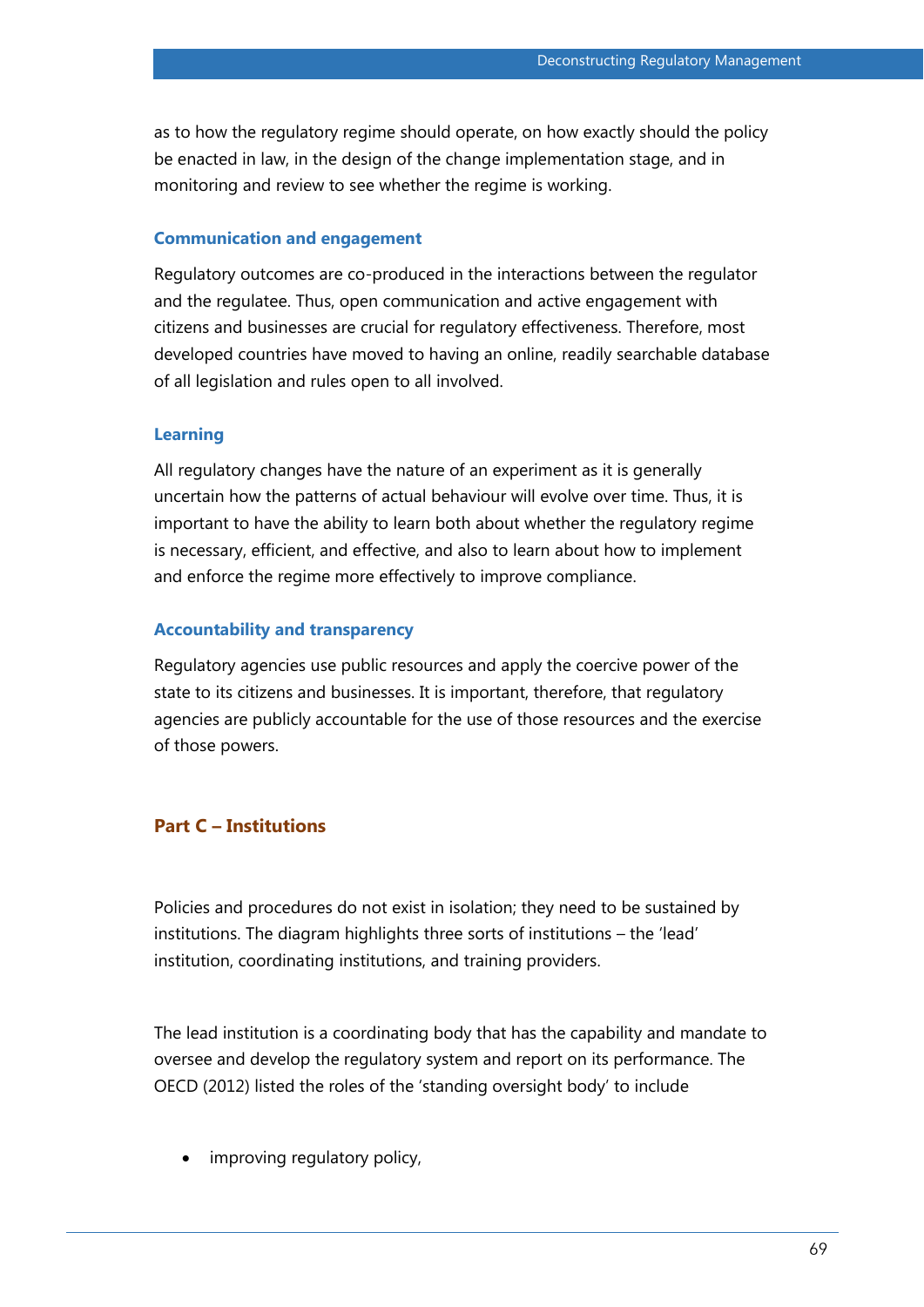- quality control of regulatory assessments,
- coordinating ex post assessment,
- providing training and guidance on regulatory assessment and improving regulatory performance, and
- improving the application of regulatory policy.

In decentralised systems, it is important that the lead institution also assumes a role in developing the regulatory management capability of subnational governments to ensure consistency.

Other institutions undertake specialised roles to ensure the quality of regulation, such as an institution that specialises in legal drafting to ensure consistency between statutes and between primary statutes and secondary rules. A key requirement for regulatory coherence is that an institution takes responsibility for ensuring consistency between national and subnational regulations and between national law and international obligations. Training providers are also required to build the capabilities required.

### **4.2. Assessing which RMS Elements Added Most Value**

We turn to our assessment of the value each element added based on the survey of country experts. Our aim was to isolate patterns in the impact of the RMS elements used by countries in our research sample. $^{14}$ 

To address the question of which elements added the most value, we used the judgment of the country experts. We asked the researchers once they had completed their country and case studies to judge the significance of the individual elements in influencing the overall outcome of the case studies and the effectiveness of the overall national system. The answers were based on a fourpoint Likert scale – very significant, significant, not very significant, no significance. The study found that elements were consistently ranked across countries regardless of whether the focus was on the country system studies, successful case studies, or unsuccessful case studies. In summary, the analysis of RMS elements suggested:

 $\overline{a}$  $14$  The material in this section and the introductory section to Chapter VI drew on the work of Killian Destremau, Economist at NZIER, who contributed extensively to the analysis underpinning this project. His input and insight have been very valuable.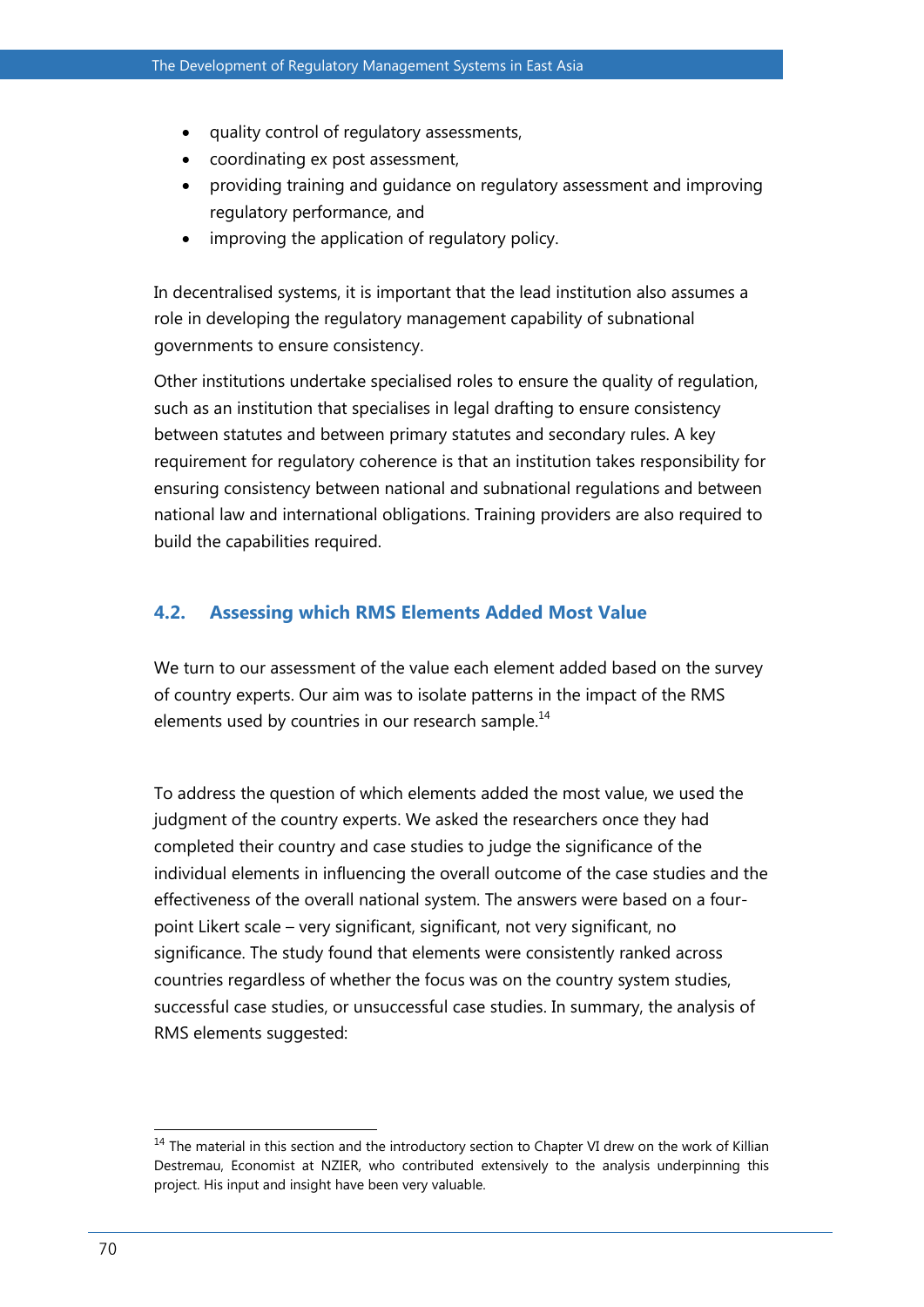The key elements were the lead institution, policy instruments (such as RIA and legal support), and regulatory policy principles.

The most important single element was the ability of the lead institution to achieve accountability for regulatory quality, particularly where a singularity of purpose around regulation was lacking (this role depends upon political commitment and bureaucratic capability).

• RMS had a strong influence on policy design (little and big) but a weaker influence on regulatory policy execution (change management and administration and enforcement).

The importance of the wider public sector management context (including the role of the judiciary).

**Figure 4.1** shows elements that were assessed as significant or very significant in adding value to the operation of the national RMS (shown with dots) or the individual case studies of regulatory reform (shown in bars). The consistency of overall rankings of elements in the case studies and for the national system as a whole lends support to the robustness of the rankings of the elements.





In the introduction to this chapter, we discussed how an RMS is made up of three types of individual policy elements – the range of the elements that combine in the policy cycle, together with supporting practices and institutions. **Figure 4.2** shows the most significant elements grouped by type. The most valuable regulatory management instruments were lead institutions and regulatory policy

Source: NZIER.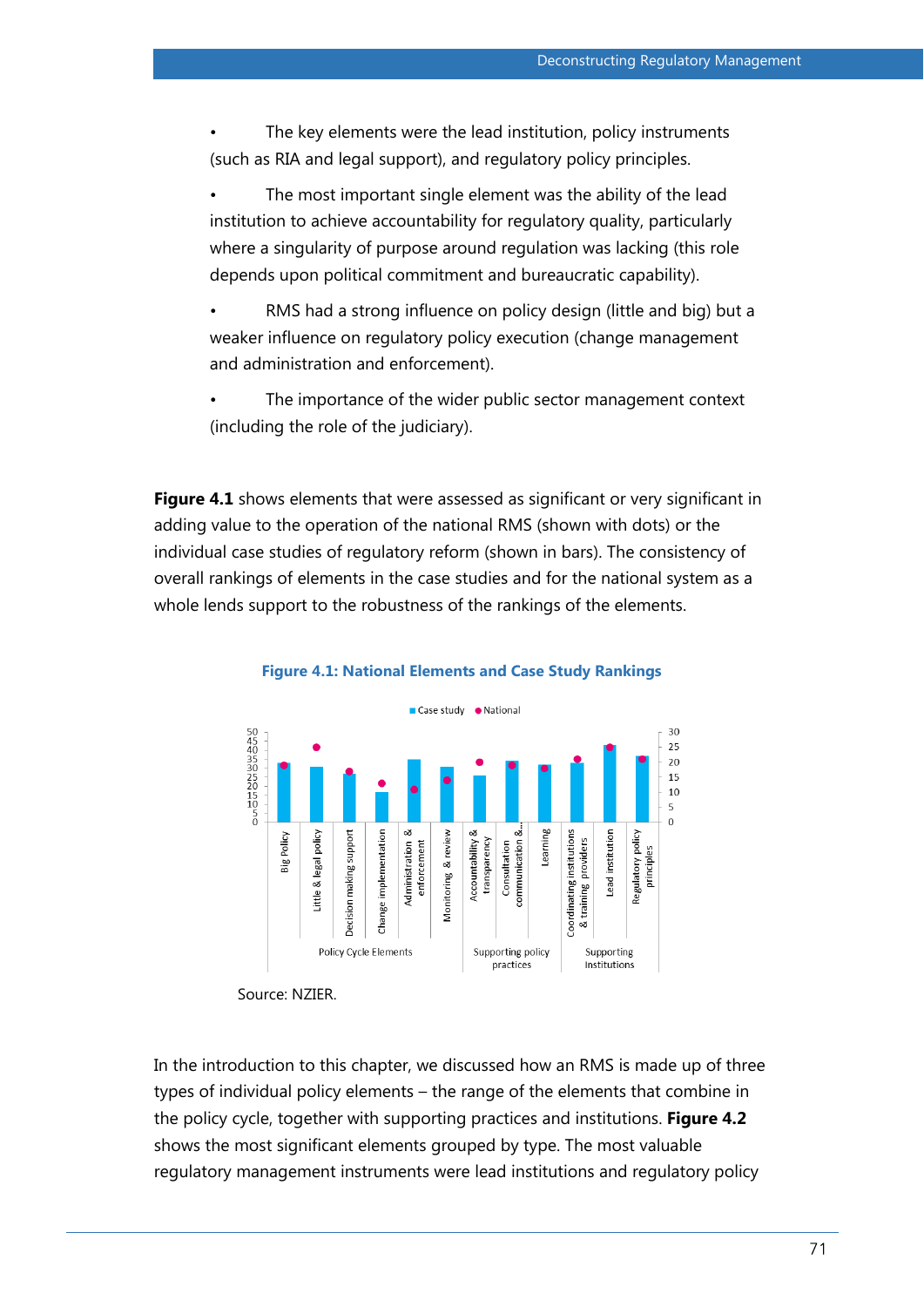principles, followed by coordinating institutions (those three regulatory management instruments combined making the RMS group supporting institutions). Consultation in supporting policy practices and administration and enforcement in policy cycle elements were also important, emphasising the need for an understanding of the implementation challenges, both from the policymakers' point of view and in light of the regulatee's input**.**



#### **Figure 4.2: Grouping Significant Elements by Type**

In the rest of this section, we report on the ranking of elements for the national system and for the different types of case studies. **Figure 4.3** shows the elements that were either significant or very significant in adding value to the national regulatory process. Country experts ranked the 'lead institution' and 'little and legal policies' as the two very significant elements of the RMS. The second group of elements that were ranked significant included 'Big policy', 'Accountability', 'Transparency', and 'Regulatory policy principles.' Finally, there was a third group of elements that were not ranked highly; these included 'Change Implementation' and 'Monitoring and Review.'

Source: NZIER.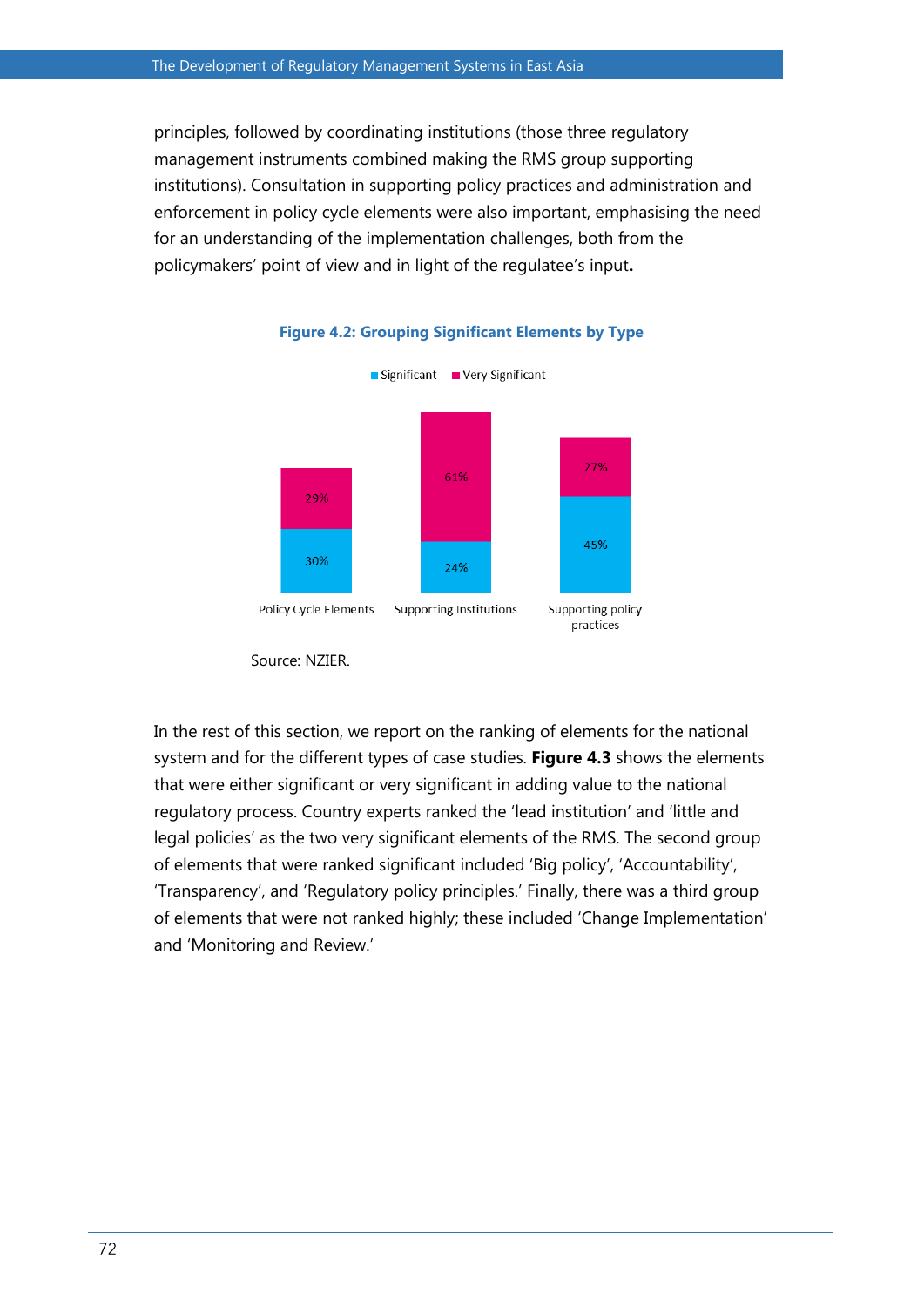

#### **Figure 4.3 National System Elements Rankings**

Source: NZIER.

Country academics and practitioners were also asked to assess which elements of the RMSs had the most impact on the outcome of the case studies of successful and unsuccessful regulatory reforms (see **Figure 4.4** and **Figure 4.5,** respectively).

The country experts predominantly attributed the value of supporting institutions in case studies of successful reforms. Supporting policy practices provided a strong role, while policy cycle elements played an important but relatively less valuable role in the success of reforms.

Looking at case studies of unsuccessful regulatory reforms, the results were broadly similar. Researchers were asked to make a nuanced judgment about which elements could have made a difference in averting the failure of the regulatory reform. Supporting institutions were again important; policy cycle elements were, however, more important than policy practices. The lead institution was again the most important element. Monitoring and review and administration and enforcement and, hence, policy cycle elements were more important than supporting policy practices. Monitoring and review provide instruments that allow failures to be addressed.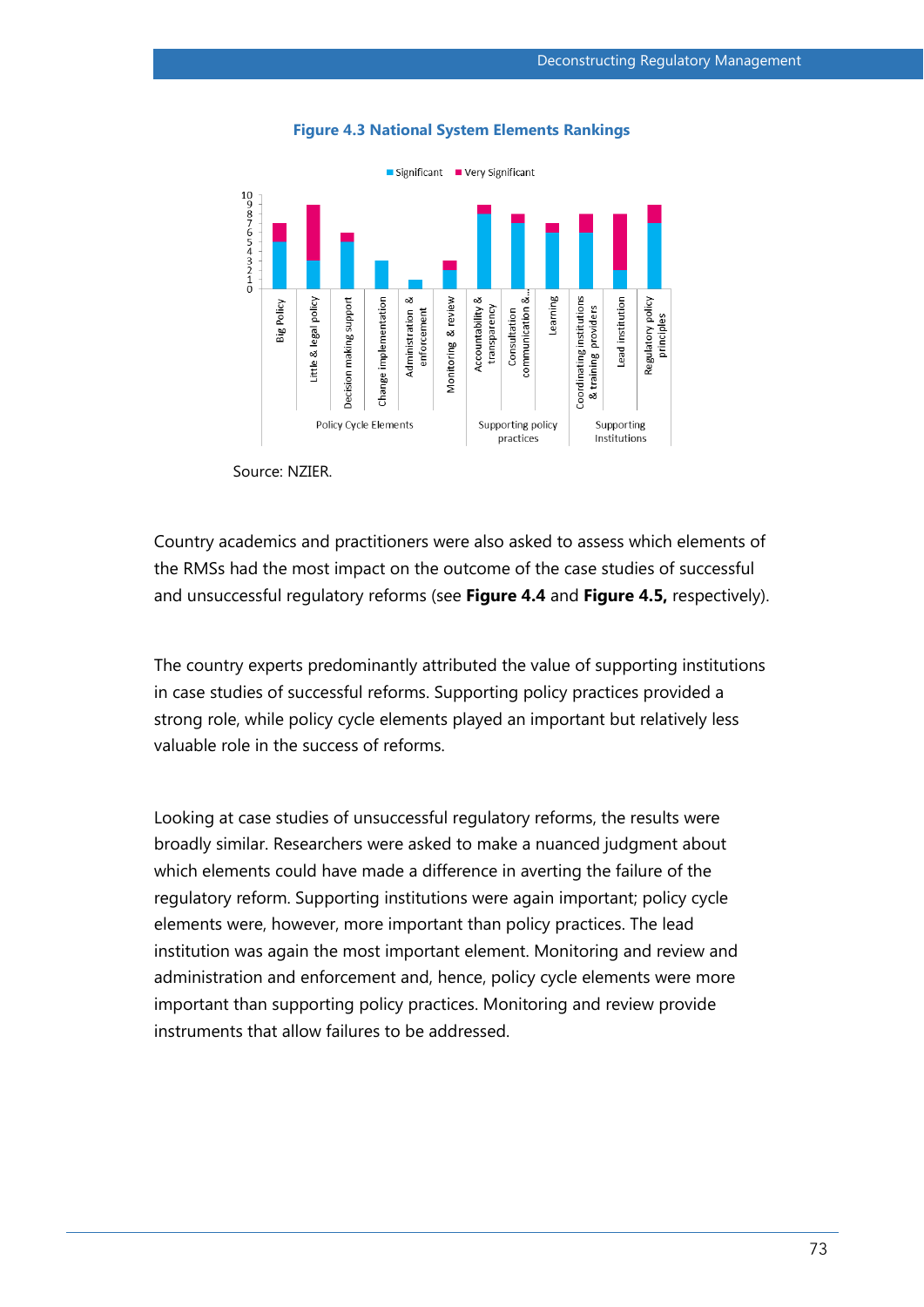

**Figure 4.4: Elements Significant in 'Success' Case Studies**

Source: NZIER.





Significant Very Significant

Source: NZIER.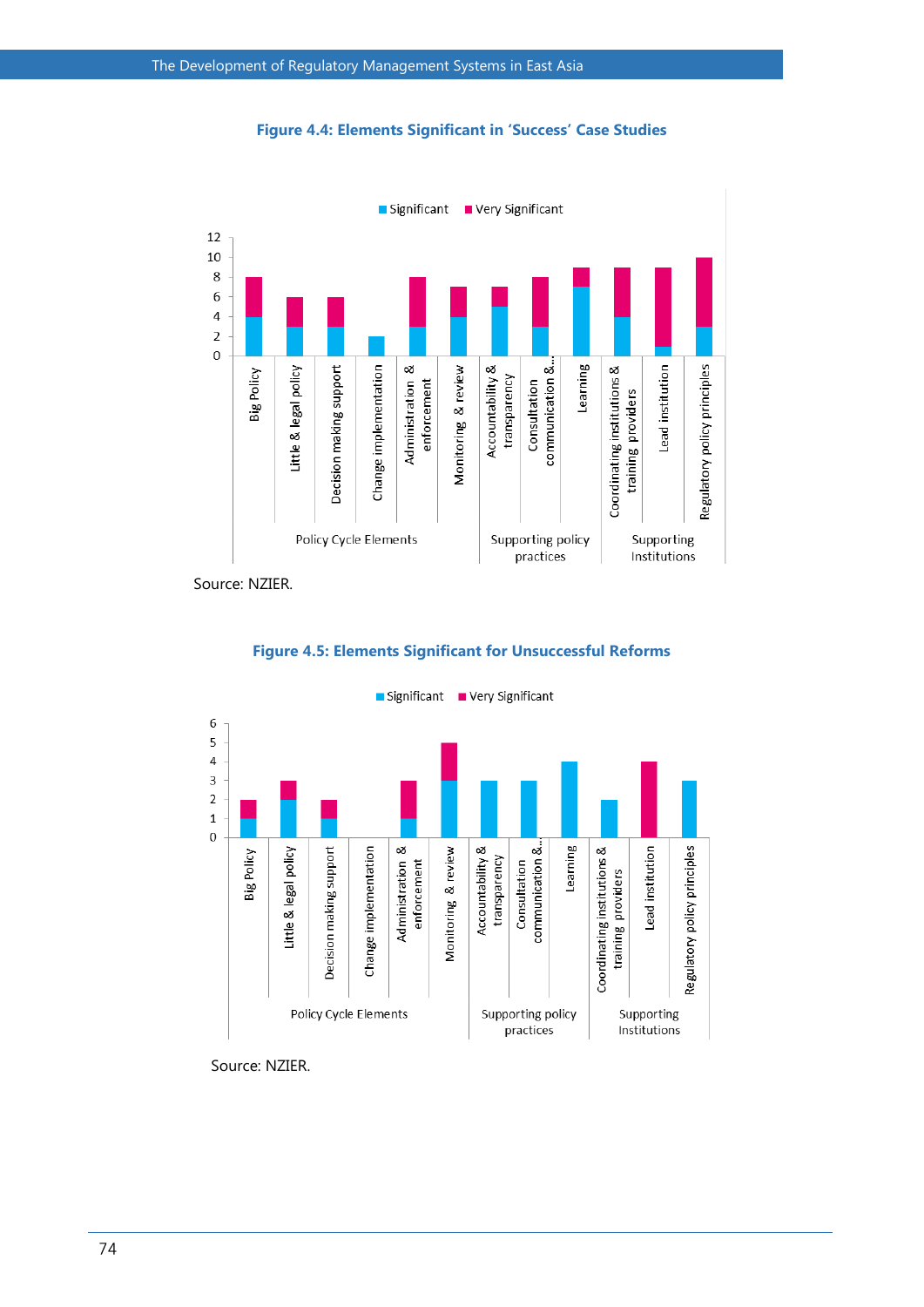Furthermore, researchers were also asked to identify where the RMS needs strengthening (**Figure 4.6**). The main elements that could be made more effective were administration and enforcement as well as monitoring and review. This result is similar to the responses of the case studies of unsuccessful reforms.





One of the subsidiary research questions for the study was how the use of RMS elements changes with the level of economic development. The Asia-Pacific Economic Cooperation (APEC) baseline study contained a useful source of data as APEC includes a range of economies with widely varying levels of economic development. The main overall finding from the baseline study is that there is a great disparity in the use of RMS instruments by APEC economies as shown in **Figure 4.7.**

There is a clear distinction between higher-income OECD and lower-income non-OECD economies: OECD countries have introduced a greater number of formal practices.<sup>15</sup>

Source**:** NZIER.

 $\overline{a}$  $<sup>15</sup>$  Chile is a recent member of OECD and still shows relatively lower use of formal RMS</sup> instruments than other OECD countries.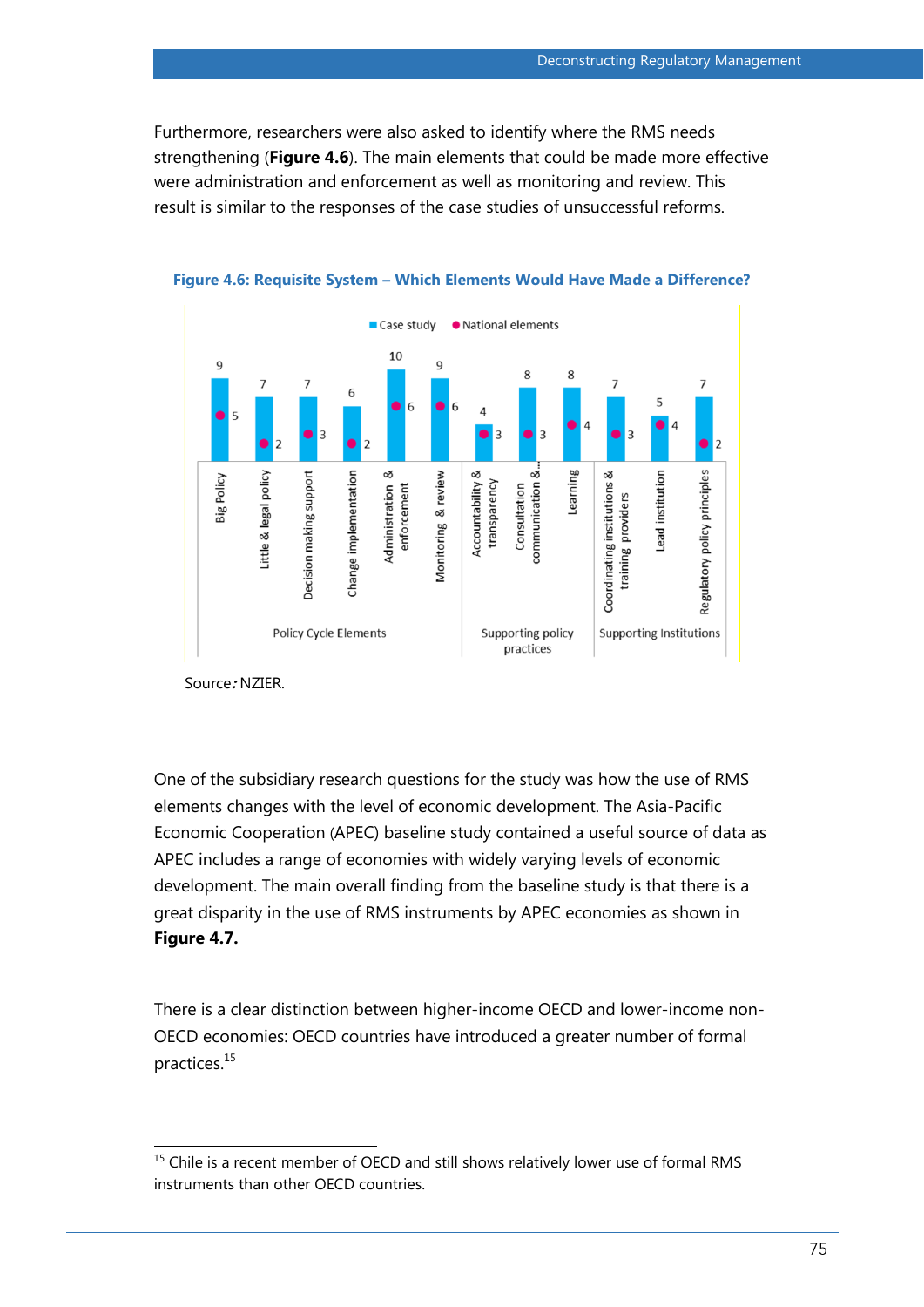#### **Figure 4.7: Use of RMS Instruments by APEC Economies**



Economies ranked by count of RMS instruments used.

APEC = Asia-Pacific Economic Cooperation; RMS = Regulatory Management System. Source**:** APEC (2011).

OECD is also known as the 'rich countries' club' because the membership is based among other dimensions, on the level of economic development. **Figure 4.8** shows that economic development and the generic use of RMS instruments are strongly correlated. Mexico (OECD) and Brunei Darussalam (non-OECD) stand out as outliers. The use of formal RMS instruments is related to economic development; but within OECD and non-OECD countries, there are different mixes of RMS. For example, **it would be a mistake to conclude there is a standard OECD approach.**

Econometric analysis by the OECD (Jacobzone et al., 2010) identified a range of discrete country strategies. One group (including the Netherlands) is focused on reducing administrative costs for the existing stock of regulations. Some countries (including New Zealand, Australia, and the United States) are more focused on the regulatory coherence of the flow of new regulations and institution capability. Other countries (such as Korea) are focused on both administrative costs of stocks and institutional capability and the flow of new regulation. Finally, there is a group of low use countries such as Sweden.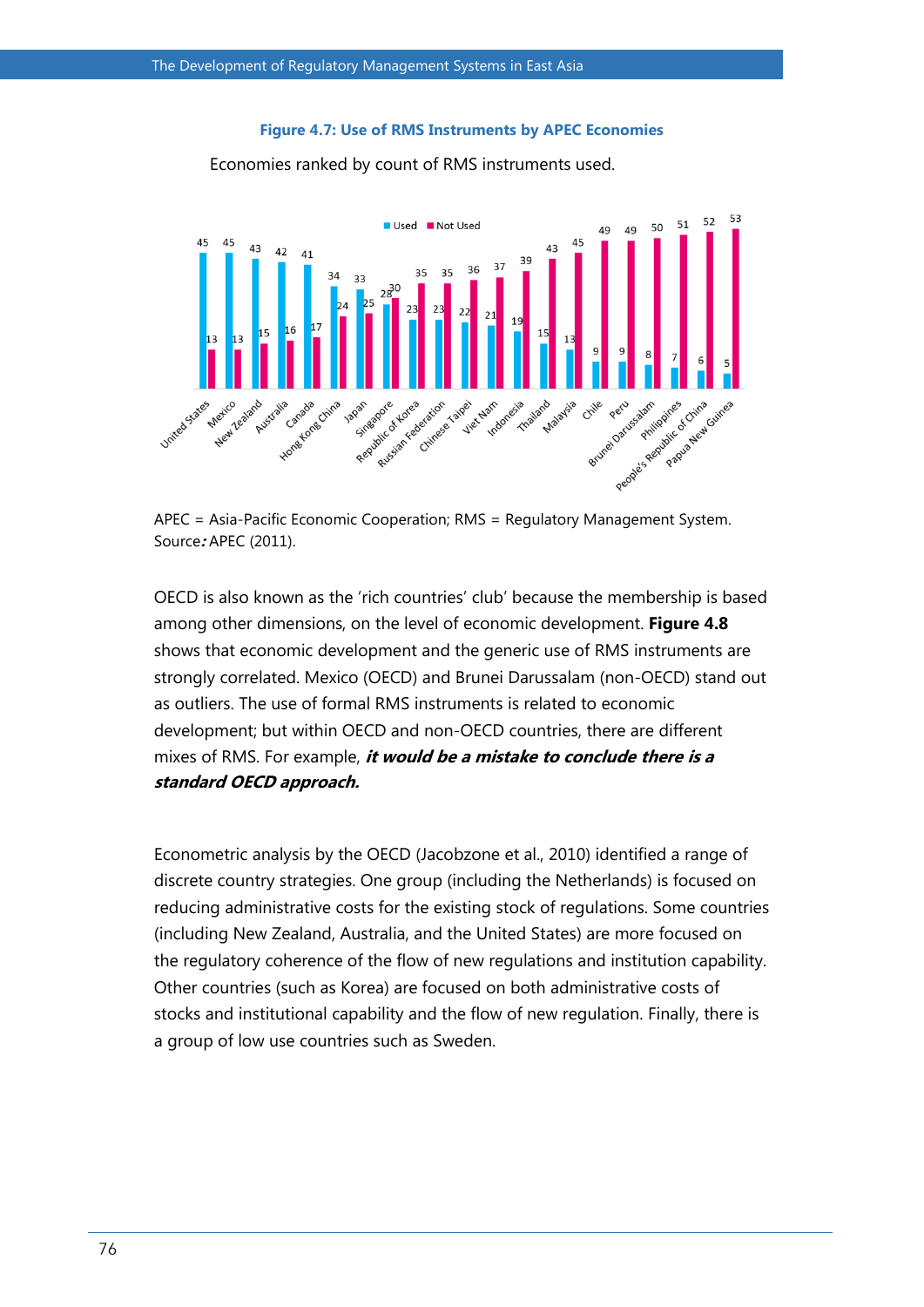#### **Figure 4.8: Economic Development and Use of RMS Instruments**

(Horizontal: GDP per Capita (PPP), Vertical: Use of RMS instruments)



RMS = Regulatory Management System. Source**:** APEC, Central Intelligence Agency.

Which RMS elements are used in APEC economies? **Table 4.1** summarises the strength of the use of RMS instruments by APEC members by breaking down the use with respect to the three main groups of RMS instruments (coordination, RIA, and consultation).

We use three indicators to describe the use of RMS instruments:

- **Strong**: More than two-thirds of available RMS are used.
- **Moderate**: Between one-third and two-thirds of available RMS are used.
- **Weak**: less than one-third of available RMS are used.

The middle black line separates OECD and non-OECD countries (with the exception of Hong Kong, China). With regard to the individual groups of RMS instruments, we observe the following:

- The use of coordination is relatively widespread.
- The use of RIA and consultation are more concentrated in OECD countries.